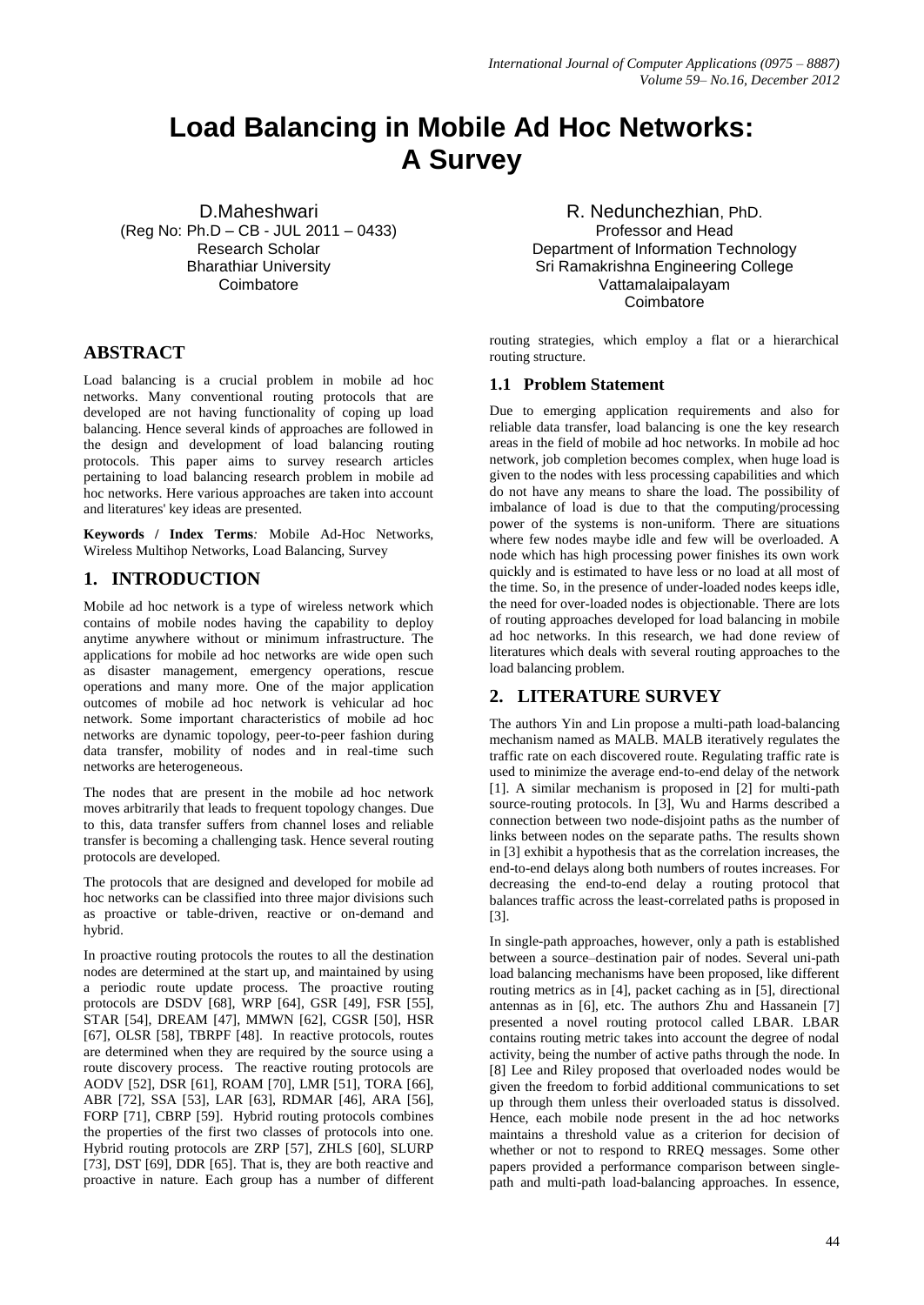though multi-path approaches offers numerous advantages as increasing reliability and fault tolerance [9], it appears that single-path approaches are much more efficient when it comes to load-balancing.

In [9], Pearlman et al. demonstrated that multi-path routing mechanism is effective when the alternate paths are disjoint, which is not easy to achieve in mobile ad hoc networks [9,10]. In [12] the authors evaluated the performance of reactive shortest path and multi-path routing mechanism with load balance. Besides, Ganjali and Keshavarzian show that in any ad hoc network with a huge number of nodes multi- path routing can balance the load significantly better than singlepath routing only if a very large number of paths is used between any source–destination pair of nodes, typically a 100 paths per node pair in a 500-node network [11]. The authors of [13] proposed load balancing algorithm which takes into consideration of several realistic parameters such as processing and battery powers of each node, and communication cost for the loads being transferred between the overloaded and under loaded nodes.

In the literature [14], Saigal et al. have presented a protocol called Load Aware Routing in Ad hoc (LARA) networks protocol. A new metric called traffic density is used in LARA in order to represent the degree of contention at the medium access control layer. At the time of route setup, the traffic density metric is used to select the route that has the minimum traffic load.

Pham and Perreau conducted a performance analysis [15]. The authors of [15] provided some insight into choosing the right trade-off between increased overheads and better performance. A novel end-to-end approach for achieving the dual goal of enhanced reliability under path failures, and multi-path load balancing in mobile ad hoc networks (MANETs) is proposed by Argyriou and Madisetti in [16]. The authors of [16] achieved their objective by fully exploiting the presence of multiple paths in mobile ad hoc networks in order to jointly attack the problems of frequent route failures and load balancing. In [17] Chakrabarti and Kulkarni modified the way to construct alternate routes that are maintained and used in DSR. In routing protocol proposed in [17] load balancing is done among the number of alternate routes. The approach in [17] also enabled to provide QoS guarantees by ensuring the appropriate bandwidth which is available for a flow even when nodes are under mobility. Souinli et.al [18] proposed load-balancing mechanisms that push the traffic further from the center of the network. They provided a novel routing metrics that take into account nodes degree of centrality, for both proactive and reactive routing protocols.

Pham et.al [19] proposed a wireless multi hop networks. The internet gateway (IGW) mechanism is used which provides Internet connectivity, linking the wireless network with the global Internet. However in order to take advantage of the capacity provided by multiple gateways, the routing protocol [19] utilized must efficiently load balance the traffic among available IGWs by which the network performance is optimized.

In [20] the authors Yoo et.al proposed a load balancing approach called Simple Load Balancing Approach (SLBA). SLBA can be transparently added to any current reactive routing protocol .SLBA [20] minimizes the traffic concentration by allowing each mobile node to drop RREQ or to give up packet forwarding depending on its own traffic load. In [21] Guodong et . al proposed a novel geographic routing algorithmic approach, named energy-efficiency and load-balanced geographic routing (ELGR). ELGR [21] is presented for lossy MANETs. ELGR combines energy efficiency and load balance to make routing decisions. First, a link estimation scheme for the PRR is presented that increases the network energy efficiency level. Second, a learning method is proposed to adaptively sense local network loads, allowing enhanced whole network load balance.

Khamayseh et.al [22] proposed a Mobility and Load aware Routing scheme (MLR) to reduce the effects of the broadcast problem. MLR controls the flooding process by restricting the rebroadcast messages on the slow speed and low loaded nodes. Each node decides whether to forward or drop the received request message based on several factors (such as speed and routing load) using Markovian Decision Process tool.

In [23] the authors Cheng et.al tried to formulate the dynamic load balanced clustering problem (DLBCP) into a dynamic optimization problem. They proposed to use a series of dynamic genetic algorithms (GAs) to solve the DLBCP in MANETs. In this dynamic GAs, each individual represents a feasible clustering structure and its fitness is evaluated based on the load balance metric.

Meri et.al [24] developed a table-driven/proactive routing protocol that is capable to balance the local node's load. They [24] introduced the notion of proactive routing: after a short pre-processing phases in which nodes build their routing tables by exchanging messages with neighbors which require that nodes decide the relay of each message without any further interaction with other nodes.

The authors of [25] proposed multipath routing protocol with load balancing provides a solution for the congestion network and increases its capacity. To consider that the use of multiple paths simultaneously for transmission data allows improving the network performance, they proposed a new protocol LB-AOMDV (Load Balancing-AOMDV), a solution to achieve better load balancing mechanism is proposed. In [26] proposed protocol (AODV-Multipath) preserves the higher hop count routes in the routing table and utilizes it as alternate path as link failure occurs. AOMDV does not provide any means to avoid congestion and load balancing in the network. Queue Length detects congestion in the network. Queue Length and Hop Count value are together used to select a route from source to destination that avoids congestion and load balancing. When Queue length crosses a certain threshold value then Load balancing via alternate paths is carried out. The proposed protocol in [26] avoids congestion, balance the load and to an extent avoid link failure.

In [27] the authors proposed a load balancing mechanism called multipath adaptive load balancing (MALB). To distribute the traffic among multiple paths dynamically, based on measurement of path statistics, and to use network resources better, the congestion and end-to-end delay are minimized. MALB [27] is a common framework and can be embedded with any multipath source routing protocol.

In [28] the authors proposed an Alternate path routing (APR) that is capable enough to provide load balancing and route failure protection by distributing traffic among a set of diverse paths, APR appear to be an ideal candidate for the bandwidth limited and mobile ad-hoc networks. In multiple channel mobile ad hoc networks, coupling occurs when paths share common intermediate nodes.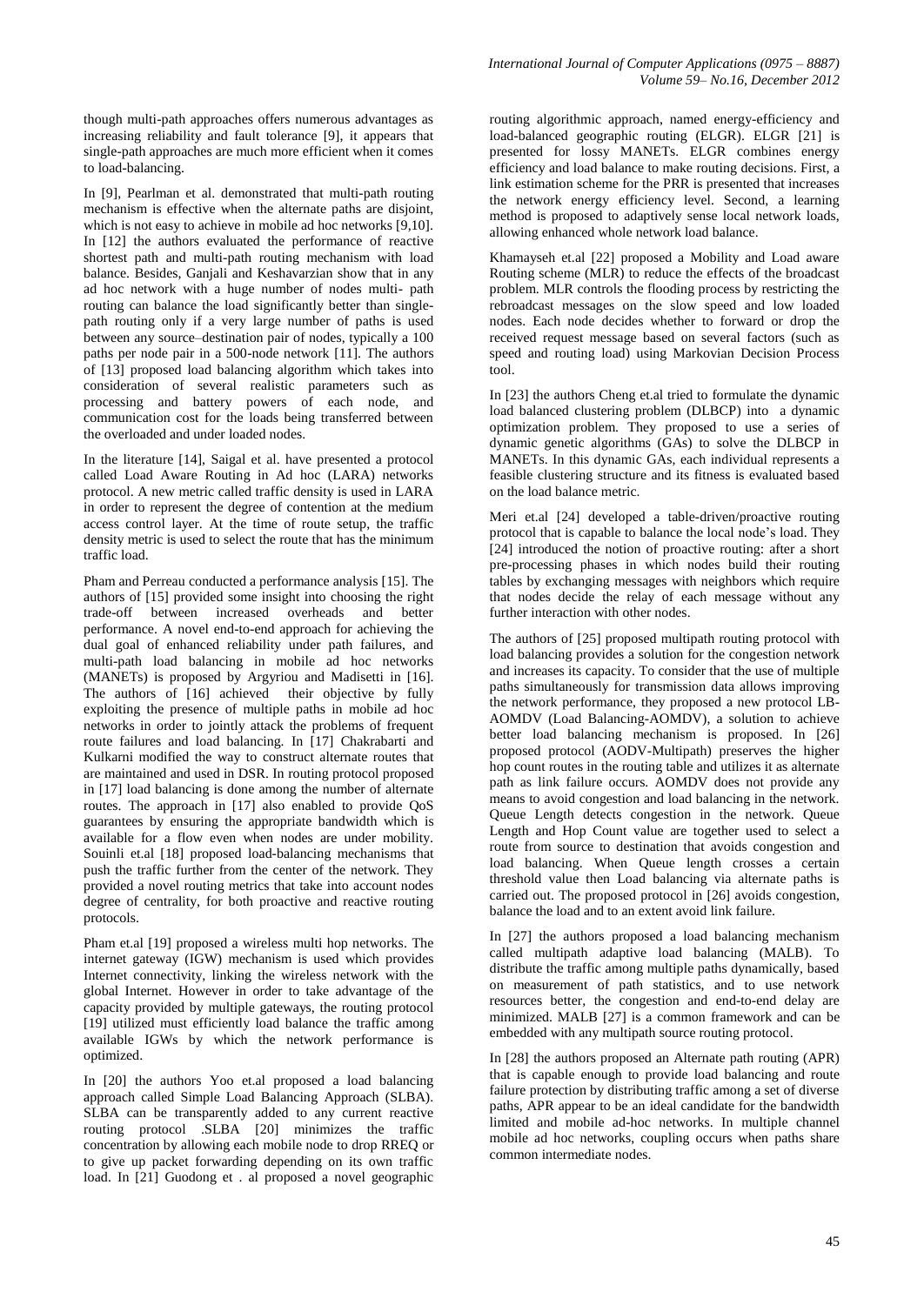In [29] proposed an approach by finding multiple routing backbones from source mobile node to destination mobile node via intermediate nodes that have better communication and processing capabilities to take part in the mobile routing backbones and efficiently participate in the routing process. In addition to enhanced load balancing, the approach [29] also provides better Quality of Service (QoS) support and congestion control according to current network traffic levels and nodes' processing loads. The authors of [30] proposed a multipath routing protocol which uses all discovered paths simultaneously for transmitting data. By their approach [30], data packets are balanced over discovered paths and energy consumption is distributed across many nodes through network.

In [31] the authors proposed a congestion adaptive multipath routing protocol for increasing the throughput and avoid congestion in MANETs. In this approach [31] the average load of an existing link increases beyond a defined threshold and the available bandwidth and residual battery energy decreases below a defined threshold, traffic is distributed over fail-safe multiple routes to reduce the traffic load on a congested link.

In [32] the authors proposed a multipath DSR with load-aware and load-balancing approaches, which monitor the current and future congestion status of active routes and distribute the data on each path evenly. The authors of [33] proposed an approach Multipath Load Balancing and Rate Based Congestion Control (MLBRBCC) based on rate control mechanism for avoiding congestion in network communication flows. The proposed approach [33] contains an adaptive rate control based technique in which the destination node copies the estimated rate from the intermediate nodes and the feedback is forwarded to the sender through an acknowledgement packet. Since the sending rate is adjusted based on the estimated rate, this technique is better than the traditional congestion control technique.

In [34] the authors proposed a scheme to distribute load between multiple paths according to the congestion status of the path. The authors of [35] proposed a routing scheme which balances the load over the network by selecting a path based on its mean load-square, the proposed routing metric can reflect not only the load of the path, but also the load distribution along the path. In [36] the authors proposed a distributed shadow-price-based approach to dynamic load balancing in wireless data networks. In the scheme [36], examine two related problem versions: (i) minimizing a convex function of the transmitter loads for given user throughput requirements; and (ii) maximizing a concave function of the user throughputs subject to constraints on the transmitter loads. In [37] the protocol uses forward nodes to apply QoS multicast routing from source(s) to a group of destinations and support load balancing. The authors of [38] proposed a new routing protocol which uses the load balancing and multi-path solution to send data with a probabilistic dispersion. The total load on a route is evaluated based on the relay node's queue size.

In [39] an adaptive load balancing scheme in ad hoc networks is proposed. The scheme [39] can be applied in most ondemand routing protocols resulting in significant performance improvement. The scheme [39] is applied to the ad hoc ondemand distance vector (AODV) routing protocol.

In [40] the authors proposed a load balancing approach called Simple Load-balancing Approach (SLA), which resolves the traffic concentration problem by allowing each node to drop RREQ or to give up packet forwarding depending on its own traffic load. In [41] proposed a new load balance mechanism and a novel bandwidth estimation method for ad hoc ondemand routing protocols is presented. The destination mobile node chooses the optimal path via the route information carried by RREQ, whilst congested intermediate nodes dropped RREQs to avoid RREQ storm.

In [42] the routing scheme named FDAR (Free-Degree Adaptive Routing), it is intended to deliver data packets circumventing congested routes, and to realize a short end-toend delay and a moderate load balancing of the overall network is proposed.

In [43] the authors proposed a Type of Service and Load Aware routing protocol (TSLA), an enhancement to AODV which uses both the traffic load and the type of service as additional metrics. TSLA [43] is the first to avoid congestion by distributing the load over a potentially greater area and conducting the traffic through less busy nodes and, therefore, less congested routes. The authors of [44] have proposed an efficient routing protocol known as PCRM (Packet Count based Routing Mechanism) .PCRM [44] finds the least used path for sending data packets rather than selecting minimum hop count as in DSR.

Suggested a dynamic cache monitoring scheme and suppress RREP on heavily congested node to achieve load balancing and also defined appropriate queue threshold values and parameters for congestion resolution and proposed a solution for RREP storm problem which is another side effect of the route cache is proposed in [45].

# **3. FINDINGS**

Several literatures are reviewed and this section gives the gist of the findings. Major research works are carried out by approaching the load balancing problem through congestion estimation and traffic control. Some of the approaches using energy and power metrics for making routing decision for load balancing. Also clustering based approaches exists. Very few literatures used queue size, hop count and bandwidth metrics for load balancing in mobile ad hoc networks.

## **4. CONCLUSIONS**

Load balancing is one of the key areas pertaining to research in the field of mobile ad hoc networks. This paper presented various load balancing approaches and researches in design and development of routing protocols for mobile ad hoc networks. The conventional routing protocols are not dealt much since several papers has been published through surveys and performance analysis. The findings of the survey are also presented.

## **5. ACKNOWLEDGEMENTS**

The first author thanks the management of Dr.N.G.P. Arts and Science College for providing career opportunity as Head of the Department for Department of Computer Technology. The second author thanks Bharathiar University for providing opportunities to guide Ph.D research scholars.

## **6. REFERENCES**

[1] S. Yin, X. Lin, MALB: MANET adaptive load balancing, in: IEEE Vehicular Technology Conference (VTC2004-Fall), vol. 4, September 2004, pp. 2843– 2847.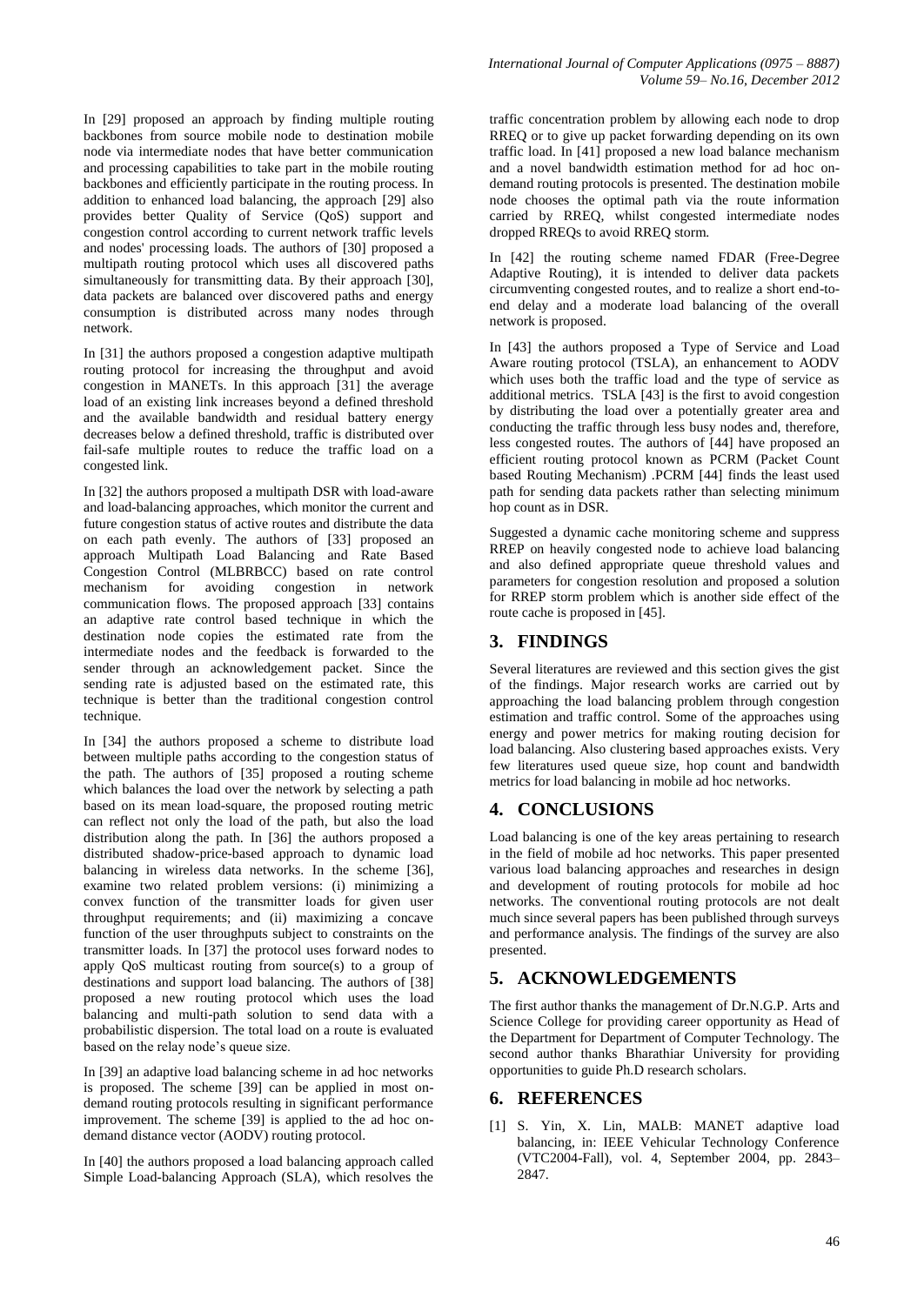- [2] L. Zhang, Z. Zhao, Y. Shu, L. Wang, O.W., W. Yang, Load balancing of multipath source routing in ad hoc networks, in: Proceeding of the IEEE International Conference on Communications (ICC 2002), May 2002.
- [3] K. Wu, J. Harms, Performance study of a multipath routing method for wireless mobile ad hoc networks, in: Proceeding of the Ninth International Symposium on Modeling, Analysis, and Simulation of Computer and Telecommunications Systems (MASCOTS'01), August 2001.
- [4] L. Wang, L.F. Zhang, Y.T. Shu, M. Dong, O.W.W. Yang, Multipath source routing in wireless ad hoc networks, in: Proceeding of IEEE CCECE, 2000, p. 479.
- [5] A. Valera, W. Seah, S.V. Rao, Cooperative packet caching and shortest multipath routing in mobile ad hoc networks, in: Proceeding of IEEE INFOCOM, 2003.
- [6] S. Roy, S. Bandyopadhyay, T. Ueda, K. Hasuike, Multipath routing in ad hoc wireless networks with omni directional and directional antenna: a comparative study, in: Proceeding of the Fourth International Workshop on Distributed Computing, Mobile and Wireless Computing (IWDC), 2002, pp. 184–191.
- [7] A. Zhou, H. Hassanein, Load-balanced wireless ad hoc routing, in: IEEE Canadian Conference on Electrical and Computer Engineering, vol. 2, 2001, pp. 1157–1161.
- [8] Y.J. Lee, G.F. Riley, A workload-based adaptive loadbalancing technique for mobile ad hoc networks, in: IEEE Wireless Communications and Networking Conference (WCNC'2005), vol. 1, 2005, pp. 2002–2007.
- [9] M. Perlman, Z. Haas, P. Scholander, S. Tabrizi, Alternate path routing for load balancing in mobile ad hoc networks, in: IEEE Military Communications Conference (MILCOM 2000), October 2000.
- [10] P.Pham, S. Perreau, Multi-path routing protocol with load balancing policy in mobile ad hoc networks, in: IFIP Int'l Conference on Mobile and Wireless Communications Networks (MWCN 2002), September 2002.
- [11] Y. Ganjali, A.Keshavarzian, Load balancing in ad hoc networks: single-path routing vs. multi-path routing, in: Twenty-third Annual Joint Conference of the IEEE Computer and Communications Societies (INFOCOM 2004), March 2004.
- [12] P. Pham and S. Perreau, "Performance analysis of reactive shortest path and multi-path routing mechanism with load balance," IEEE Conference on Computer Communications (INFOCOM 2003), March 2003.
- [13] Turgut, D.; Turgut, B.; Das, S.K.; Elmasri, R.; , "Balancing loads in mobile ad hoc networks," Telecommunications, 2003. ICT 2003, 10th International Conference on , vol.1, no., pp. 490- 495 vol.1, 23 Feb.-1 March 2003.
- [14] V. Saigal, A. Nayak, S. Pradhan, and R. Mall, "Load balanced routing in mobile ad hoc networks", Computer Communications, Vol.27, 2004, pp.295-305.
- [15] Peter P.Pham, Sylvie Perreau , "Increasing the network performance using multi-path routing mechanism with load balance, Ad Hoc Networks, Volume 2, Issue 4, October 2004, Pages 433-459.
- [16] Antonios Argyriou, Vijay Madisetti, "Using a new protocol to enhance path reliability and realize load balancing in mobile ad hoc networks", Ad Hoc Networks, Volume 4, Issue 1, January 2006, Pages 60- 74.
- [17] Gautam Chakrabarti, Sandeep Kulkarni, "Load balancing and resource reservation in mobile ad hoc networks", Ad Hoc Networks, Volume 4, Issue 2, March 2006, Pages 186-203.
- [18] Oussama Souihli, Mounir Frikha, Mahmoud Ben Hamouda, "Load-balancing in MANET shortest-path routing protocols", Ad Hoc Networks, Volume 7, Issue 2, March 2009, Pages 431-442.
- [19] Vinh Pham ,Erlend Larsen ,Paal E. Engelstad, Øivind Kure, "Performance analysis of gateway load balancing in ad hoc networks with random topologies ", Proceedings of the 7th ACM international symposium on Mobility management and wireless access, 2009, pp.66- 74.
- [20] Younghwan Yoo, Sanghyun Ahn, Dharma P. Agrawal, "Impact of a simple load balancing approach and an incentive-based scheme on MANET performance", Journal of Parallel and Distributed Computing, Volume 70, Issue 2, February 2010, Pages 71-83.
- [21] Wang Guodong, Wang Gang, Zhang Jun,"ELGR: An Energy-efficiency and Load-balanced Geographic Routing Algorithm for Lossy Mobile Ad Hoc Networks",Journal of Aeronautics, Volume 23, Issue 3, June 2010, Pages 334-340.
- [22] Yaser Khamayseh, Ghadeer Obiedat, Munner Bani Yassin, "Mobility and Load aware Routing protocol for ad hoc networks", Journal of King Saud University - Computer and Information Sciences, Volume 23, Issue 2, July 2011, Pages 105-113.
- [23] Hui Cheng, Shengxiang Yang, Jiannong Cao, "Dynamic Genetic Algorithms for the Dynamic Load Balanced Clustering Problem in Mobile Ad Hoc Networks", Expert Systems with Applications, , 5 September 2012.
- [24] Alessandro Meri, Natascia Piroso, Bruno Vavala,"Fine grained load balancing in multi-hop wireless networks", Journal of Parallel and Distributed Computing, Volume 72, Issue 4, April 2012, Pages 475-488.
- [25] Tekaya, M. Lab. MEDIATRON, Ecole Super. des, Commun. de Tunis, Ariana, Tunisia Tabbane, N. ; Tabbane, S. ,"Multipath routing mechanism with load balancing in ad hoc network",International Conference on Computer Engineering and Systems (ICCES), Nov. 30 ,2010
- [26] Shalini Puri,Satish R.Devene ," Congestion Avoidance and Load Balancing in AODV-Multipath Using Queue Length" ,Proceedings of Second International Conference on EmergingTrends in Engineering & Technology,IEEE Computer Society Washington,2009
- [27] Shouyi Yin , Xiaokang Lin, "MALB: MANET adaptive load balancing",IEEE 60th conference on Vehicular Technology Conference, 2004,Volume: 4 Page(s): 2843 – 2847.
- [28]Marc R. Pearlman ,Zygmunt J. Haas ,Peter Sholander ,Siamak S. Tabrizi," On the impact of alternate path routing for load balancing in mobile ad hoc networks",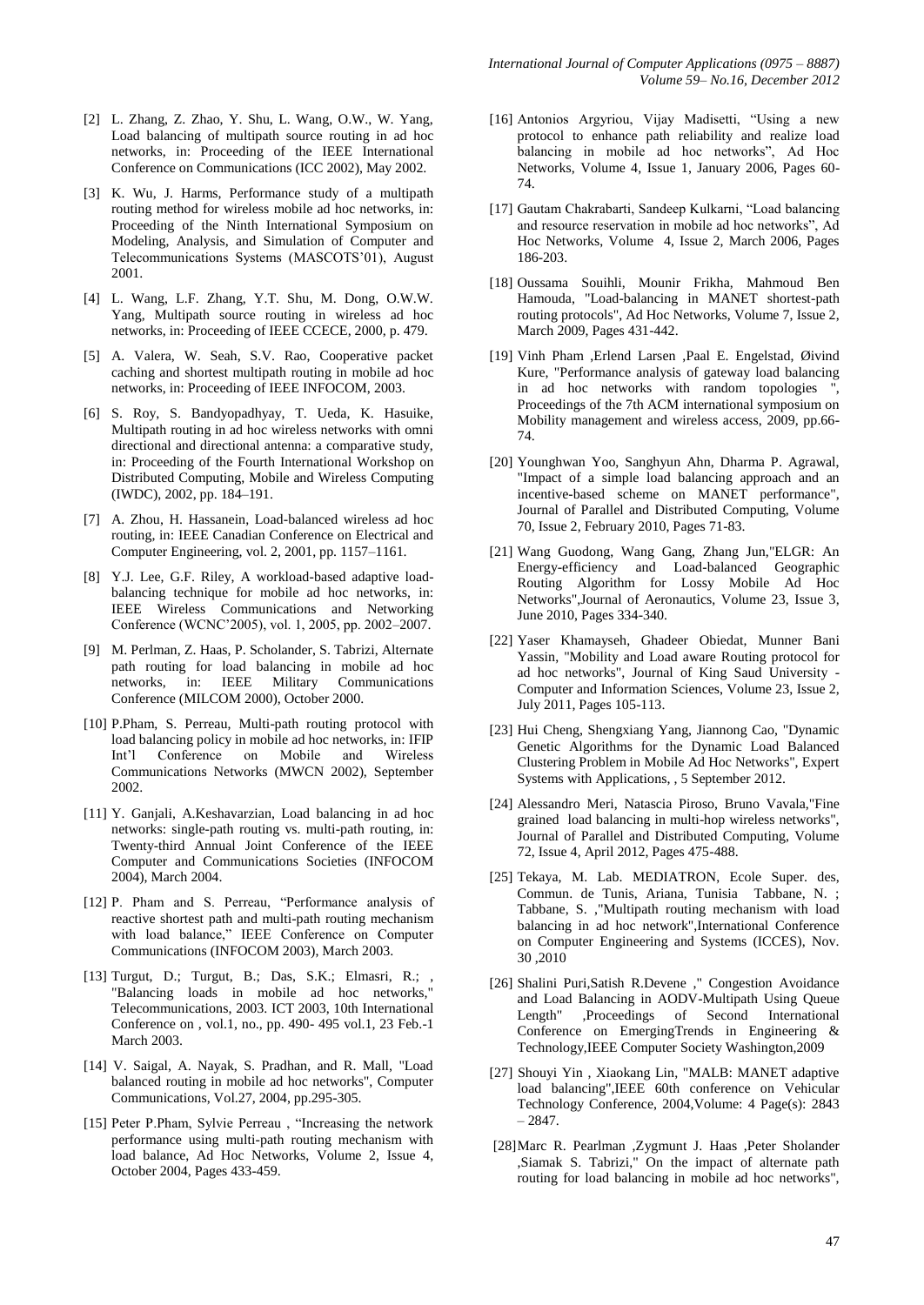proceedings on 1st ACM international symposium on Mobile ad hoc networking & computing ,Pages 3 - 10 ,2000.

- [29] Ali, M. Caledonian Coll. of Eng., Oman , Stewart, B.G. ; Shahrabi, A. ; Vallavaraj, A. ,"Multipath routing backbones for load balancing in Mobile Ad hoc Networks " 16th IEEE Mediterranean Electrotechnical Conference (MELECON), 25-28 March 2012, Page(s):  $749 - 752.$
- [30] Darehshoorzadeh, A,Javan, N.T. ; Dehghan, M. ; Khalili, M. "LBAODV: A New Load Balancing Multipath Routing Algorithm for Mobile Ad hoc Networks ",2nd Malaysia Conference on Photonics. NCTT-MCP 2008 Telecommunication Technologies, 26- 28 Aug. 2008,Page(s): 344 – 349.
- [31] Ali, M.Stewart, B.G. ; Shahrabi, A. ; Vallavaraj, A.," Congestion adaptive multipath routing for load balancing in Mobile Ad hoc Network",International Conference on Innovations in Information Technology (IIT),18-20 March 2012, Page(s): 305 – 309.
- [32] Zhang XiangBo "Load-aware metric for efficient balancing on multipath DSR protocol in Mobile Ad hoc Networks ", International Conference on Advanced Technologies for Communications, 6-9 Oct. 2008, Page(s):  $395 - 398$ .
- [33] Soundararajan, S, Bhuvaneswaran, R.S. "Multipath load balancing & rate based congestion control for mobile ad hoc networks (MANET) ",Second International Conference onDigital Information and Communication Technology and it's Applications (DICTAP), 16-18 May 2012, Page(s): 30 - 35
- [34] Rambabu Yerajana, A. K. Sarje, "An adaptive multipath source routing protocol for congestion control and load balancing in MANET",Proceedings of the International Conference on Advances in Computing, Communication and Control,Pages 456-459 ,ACM 2009.
- [35] Xi-hao Chen ,Hui-min Chen , Wei Zhou ,"Least-meansquare routing with load-balancing for wireless ad hoc networks",Journal of Shanghai University (English Edition) April 2008, Volume 12, Issue 2, pp 131-135.
- [36] Sem Borst, Iraj Saniee, Phil Whiting,"Distributed Dynamic Load Balancing in Wireless Networks", Lecture Notes in Computer Science Volume 45, No. 16, 2007, pp 1024-1037.
- [37] Mohammed Saghir, Tat Chee Wan, Rahmat Budiarto ,"Load Balancing QoS Multicast Routing Protocol in Mobile Ad Hoc Networks", Lecture Notes in Computer Science Volume 3837, 2005, pp 83-97.
- [38] Zomahoun Jean-Eudes, Akio Koyama, Tomoyuki Tanno, Junpei Arai, Leonard Barolli ,"Performance Evaluation of Load-Balancing Multi-path Routing Protocol for Mobile Ad-Hoc Networks" , Lecture Notes in Computer Science Volume 5186, 2008, pp 91-100.
- [39]Yu-hua Yuan ,Hui-min Chen, Min Jia ,"Adaptive load balancing scheme in ad hoc networks", Journal of Shanghai University (English Edition),6-25-2007, Volume 11, Issue 3, pp 296-299
- [40] Younghwan Yoo, Sanghyun Ahn ," A Simple Load-Balancing Approach in Secure Ad Hoc Networks",

Lecture Notes in Computer Science Volume 3090, 2004, pp 44-53

- [41] Liqiang Zhao, Xin Wang, Azman Osman Lim, Xiangyang Xue ,"A Load Balance Based On-Demand Protocol Networks",Computational Science – ICCS 2006 ,Lecture Notes in Computer Science Volume 3994, 2006, pp 9-16.
- [42] XiaoRan Wang, Shigeaki Tagashira, Satoshi Fujita ,"FDAR: A Load-Balanced Routing Scheme for Mobile Ad-Hoc Networks",Ad-Hoc, Mobile, and Wireless Networks ,Lecture Notes in Computer Science Volume 4686, 2007, pp 186-197.
- [43] C. Mbarushimana, A. Shahrabi ,"TSLA: A QoS-Aware On-Demand Routing Protocol for Mobile Ad Hoc Networks",Ad-hoc, Mobile and Wireless Networks ,Lecture Notes in Computer Science Volume 5198, 2008, pp 265-278.
- [44] Bollam Nagarjun, L. Sathish, S. Santhosh Chaitanya, Md. Tanvir Ansari, Shashikala Tapaswi ," Packet Count Based Routing Mechanism – A Load Balancing Approach in MANETS",Networked Digital Technologies ,Communications in Computer and Information Science Volume 88, 2010, pp 669-675.
- [45] Young-Duk Kim, Jin-Wook Kim, Won-Seok Kang, Dong-Ha Lee ,"Route Cache Based Load Balancing Scheme for Mobile Ad-Hoc Networks",Network-Based Information Systems ,Lecture Notes in Computer Science Volume 5186, 2008, pp 81-90.
- [46] G. Aggelou, R. Tafazolli, RDMAR: a bandwidthefficient routing protocol for mobile ad hoc networks, in: ACM International Workshop on Wireless Mobile Multimedia (WoWMoM), 1999, pp. 26–33.
- [47] S. Basagni, I. Chlamtac, V.R. Syrotivk, B.A. Woodward, A distance effect algorithm for mobility (DREAM), in: Proceedings of the Fourth Annual ACM/IEEE International Conference on Mobile Computing and Networking (Mobicom98), Dallas, TX, 1998.
- [48] B. Bellur, R.G. Ogier, F.L Templin, Topology broadcast based on reverse-path forwarding routing protocol (tbrpf), in: Internet Draft, raft-ietf-manet-tbrpf-06.txt, work in progress, 2003.
- [49] T.-W. Chen, M. Gerla, Global state routing: a new routing scheme for ad-hoc wireless networks, in: Proceedings of the IEEE ICC, 1998.
- [50] C.-C. Chiang, Routing in clustered multihop mobile wireless networks with fading channel, in: Proceedings of IEEE SICON, April 1997, pp. 197–211.
- [51] M.S. Corson, A. Ephremides, A distributed routing algorithm for mobile wireless networks, ACM/Baltzer Wireless Networks 1 (1) (1995) 61–81.
- [52] S. Das, C. Perkins, E. Royer, Ad hoc on demand distance vector (AODV) routing, Internet Draft, draft-ietfmanetaodv- 11.txt, work in progress, 2002.
- [53] R. Dube, C. Rais, K. Wang, S. Tripathi, Signal stability based adaptive routing (ssa) for ad hoc mobile networks, IEEE Personal Communication 4 (1) (1997) 36–45.
- [54] J.J. Garcia-Luna-Aceves, C. Marcelo Spohn, Source-tree routing in wireless networks, in: Proceedings of the